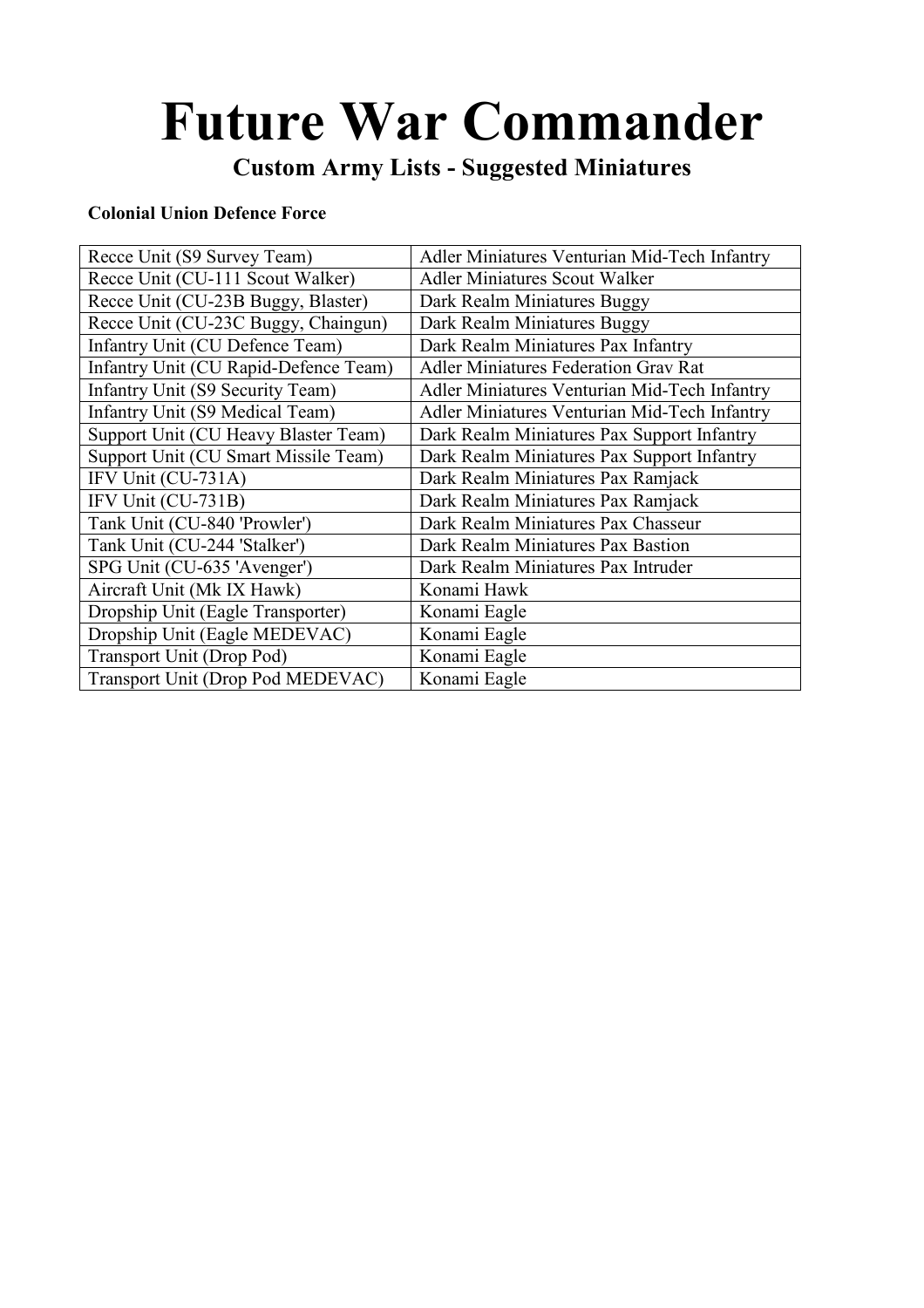## Bug Colony 7429

| Infantry Unit (Warrior TG772)   | Games Workshop Termagant             |
|---------------------------------|--------------------------------------|
| Infantry Unit (Warrior GG396)   | Games Workshop Gargoyle              |
| Infantry Unit (Warrior HG948)   | Games Workshop Hormagaunt            |
| Infantry Unit (Warrior RN601)   | <b>Games Workshop Ravener</b>        |
| Infantry Unit (Warrior GS772)   | Games Workshop Genestealer           |
| Infantry Unit (Warrior LT825)   | Games Workshop Lictor                |
| Infantry Unit (Warrior WR910)   | Games Workshop Warrior               |
| Infantry Unit (Warrior HT292)   | Games Workshop Hive Tyrant           |
| Armoured Unit (Warrior TG663)   | Games Workshop Trygon                |
| Armoured Unit (Warrior HX774)   | Games Workshop Haruspex              |
| Armoured Unit (Warrior MF418)   | <b>Games Workshop Malefactor</b>     |
| SPG Unit (Worker BV221)         | Games Workshop Biovore               |
| SPG Unit (Worker DT271)         | <b>Games Workshop Dactylis</b>       |
| SPG Unit (Worker EC192)         | Games Workshop Exocrine              |
| SPG Unit (Worker ER739)         | Games Workshop Expectorator          |
| Walker Unit (Warrior VF552)     | <b>Games Workshop Venomfex</b>       |
| Walker Unit (Warrior CF829)     | Games Workshop Carnifex              |
| Walker Unit (Warrior HC019)     | Games Workshop Hierodule             |
| Walker Unit (Warrior HS019)     | Games Workshop Hierodule             |
| Walker Unit (Warrior HP475)     | Games Workshop Hierophant            |
| Walker Unit (Warrior DH228)     | Games Workshop Dominatrix/Hydraphant |
| Air Defence Unit (Worker ZT319) | Games Workshop Zoanthrope            |
| Artillery Unit (Worker BV221)   | Games Workshop Biovore               |
| Artillery Unit (Worker DT271)   | <b>Games Workshop Dactylis</b>       |
| Artillery Unit (Worker EC192)   | Games Workshop Exocrine              |
| Artillery Unit (Worker ER739)   | Games Workshop Expectorator          |
| Gunship Unit (Worker HD825)     | Games Workshop Harridan              |
| Gunship Unit (Worker VT418)     | Games Workshop Vituperator           |
| Transport Unit (Worker SN772)   | Games Workshop Synapse Node          |
|                                 |                                      |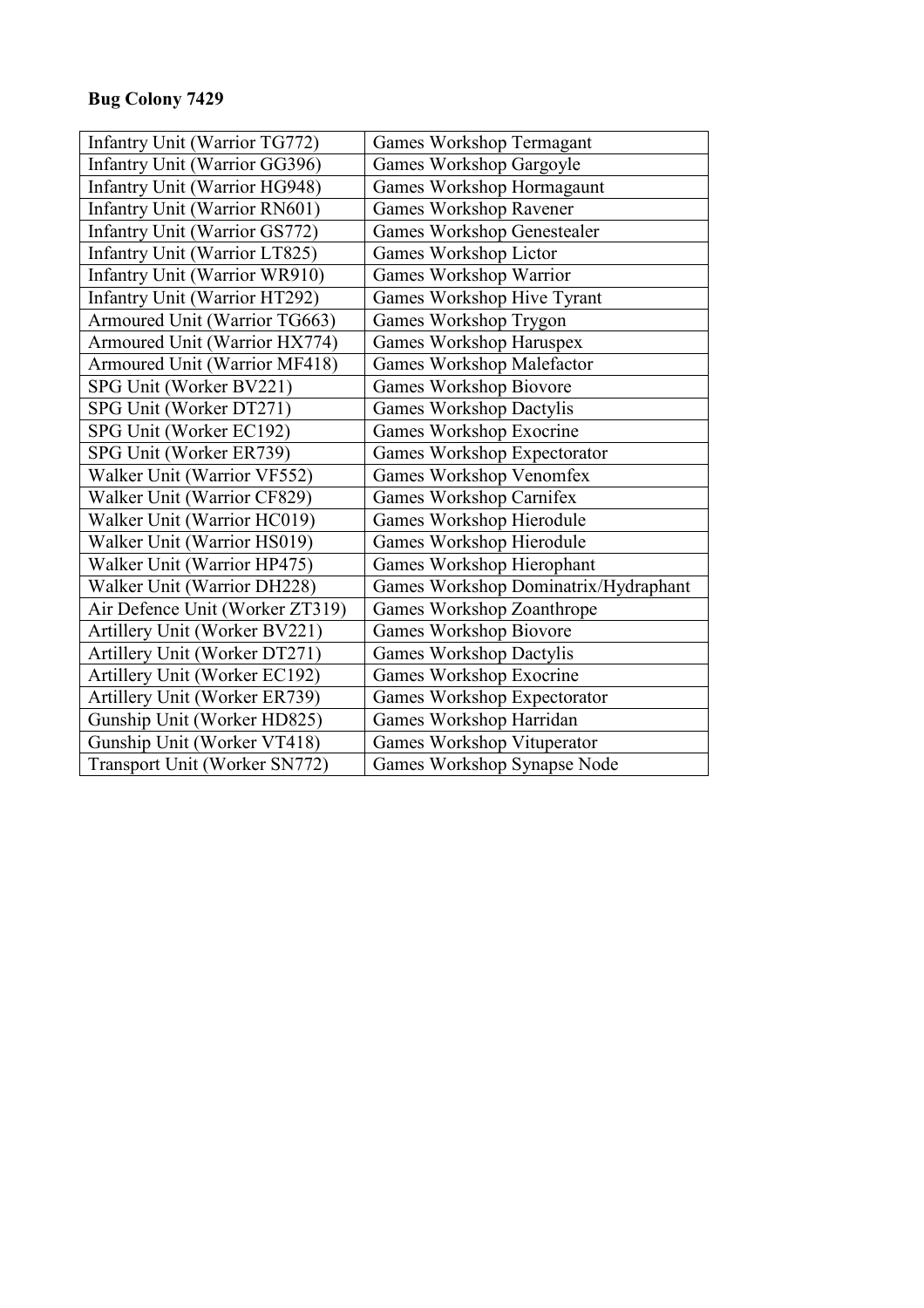## Cybernetic Species X31

| Recce Unit (Lifeform X31:LF:P)           | Games Workshop Pathfinders            |
|------------------------------------------|---------------------------------------|
| Recce Unit (Cyborg X31:CY:SBs)           | Games Workshop Stealth Battlesuit     |
| Recce Unit (Drone Craft X31:DC:T)        | Games Workshop Tetra                  |
| Recce Unit (Drone Craft X31:DC:P)        | Games Workshop Piranha                |
| Infantry Unit (Lifeform X31:LF:Fw)       | Games Workshop Fire Warriors          |
| Infantry Unit (Lifeform X31:LF:Kc)       | Games Workshop Kroot Carnivores       |
| Infantry Unit (Lifeform X31:LF:Kx)       | Games Workshop Krootox                |
| Infantry Unit (Lifeform X31:LF:Kh)       | Games Workshop Kroot Hounds           |
| Infantry Unit (Cyborg X31:CY:CBs)        | Games Workshop Crisis Battlesuit      |
| Infantry Unit (Cyborg X31:CY:BBs)        | Games Workshop Broadside Battlesuit   |
| Drone Unit (Drone X31:D1:S)              | <b>Games Workshop Sentry Drones</b>   |
| Drone Unit (Drone X31:D1:G)              | Games Workshop Gun Drones             |
| Drone Unit (Drone X31:D1:T)              | <b>Games Workshop Drone Turrets</b>   |
| Upgrade (Drone X31:D1:S)                 | Games Workshop Shield Drone           |
| Upgrade (Drone X31:D1:G)                 | Games Workshop Gun Drone              |
| <b>Upgrade</b> (Smart Missiles)          | <b>Games Workshop Seeker Missiles</b> |
| IFV Unit (Drone Ship X31:DS:Df)          | Games Workshop Devilfish              |
| Tank Unit (Drone Craft X31:DC:HhF)       | Games Workshop Hammerhead, Fusion     |
| Tank Unit (Drone Craft X31:DC:HhB)       | Games Workshop Hammerhead, Burst      |
| Tank Unit (Drone Craft X31:DC:HhP)       | Games Workshop Hammerhead, Plasma     |
| Tank Unit (Drone Craft X31:DC:HhI)       | Games Workshop Hammerhead, Ion        |
| Tank Unit (Drone Craft X31:DC:HhR)       | Games Workshop Hammerhead, Railgun    |
| Tank Unit (Drone Craft X31:DC:Sf)        | Games Workshop Scorpionfish           |
| Air Defence Unit (Drone Craft X31:DC:Sr) | Games Workshop Skyray                 |
| Aircraft Unit (Drone Ship X31:DS:Bc)     | Games Workshop Barracuda Fighter      |
| Aircraft Unit (Drone Ship X31:DS:Ts)     | Games Workshop Tiger Shark Bomber     |
| Dropship Unit (Drone Ship X31:DS:O)      | Games Workshop Orca Dropship          |
| Dropship Unit (Drone Ship X31:DS:M)      | Games Workshop Manta                  |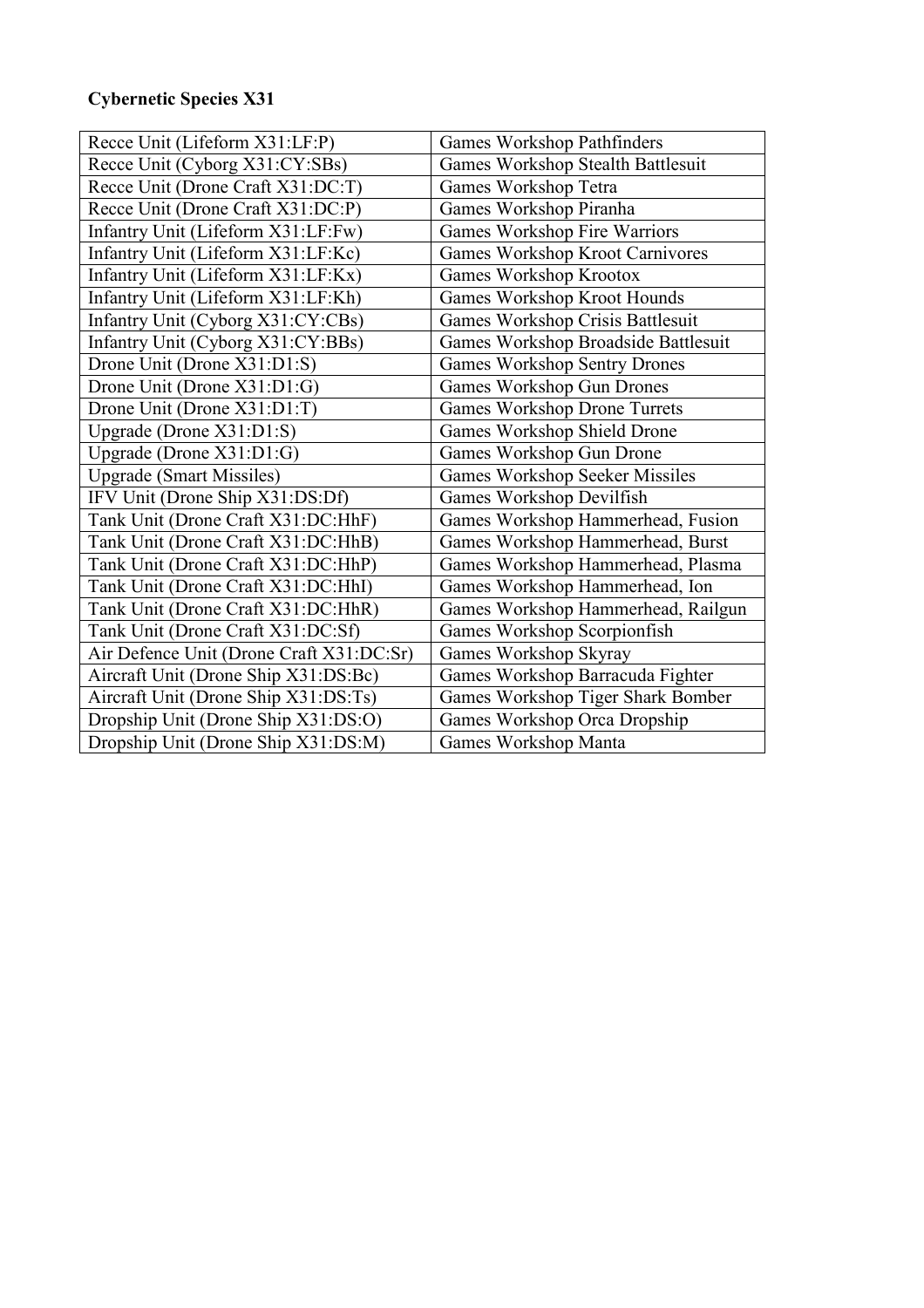#### Eldritch Caste

| Recce Unit (Scouts)               | <b>Games Workshop Rangers</b>          |
|-----------------------------------|----------------------------------------|
| Recce Unit (Scout Walker)         | Games Workshop War Walker              |
| Infantry Unit (Guardsmen)         | <b>Games Workshop Guardians</b>        |
| Infantry Unit (Avengers)          | <b>Games Workshop Dire Avengers</b>    |
| Infantry Unit (Lizards)           | <b>Games Workshop Fire Dragons</b>     |
| <b>Infantry Unit (Stingers)</b>   | Games Workshop Striking Scorpions      |
| <b>Infantry Unit (Berserkers)</b> | <b>Games Workshop Howling Banshees</b> |
| Infantry Unit (Mesothelae)        | Games Workshop Warp Spiders            |
| Infantry Unit (Eldritch)          | Games Workshop Wraithguard             |
| Infantry Unit (Lords)             | <b>Games Workshop Exarchs</b>          |
| Infantry Unit (Harriers)          | Games Workshop Swooping Hawks          |
| <b>Infantry Unit (Grav Bikes)</b> | Games Workshop Jetbikes                |
| Infantry Unit (Heavy Grav Bikes)  | Games Workshop Vyper Jetbikes          |
| <b>Infantry Unit (Lasers)</b>     | Games Workshop Shining Spears          |
| Support Unit (Missile Launchers)  | <b>Games Workshop Dark Reapers</b>     |
| Support Unit (AT Cannon)          | Games Workshop D-Cannon                |
| Support Unit (Heavy Laser)        | <b>Games Workshop Scatter Laser</b>    |
| IFV Unit (Raptor)                 | Games Workshop Falcon                  |
| IFV Unit (Lizard)                 | <b>Games Workshop Wave Serpent</b>     |
| Heavy Tank Unit (Viper)           | Games Workshop Scorpion                |
| Heavy Tank Unit (Boa)             | Games Workshop Cobra                   |
| Heavy Tank Unit (Python)          | <b>Games Workshop Storm Serpent</b>    |
| SPG Unit (Plasma Gun)             | Games Workshop Fire Prism              |
| SPG Unit (Tempest)                | <b>Games Workshop Night Spinner</b>    |
| SPG Unit (Hurricane)              | Games Workshop Void Spinner            |
| Walker Unit (Assault Walker)      | Games Workshop War Walker              |
| Walker Unit (Death Walker)        | Games Workshop Wraithlord              |
| Walker Unit (Váli)                | Games Workshop Revenant Titan          |
| Walker Unit (Odin)                | Games Workshop Phantom Titan           |
| Walker Unit (Thor)                | Games Workshop Warlock Titan           |
| Air Defence Unit (Lightning)      | <b>Games Workshop Firestorm</b>        |
| <b>Artillery Unit (Tempest)</b>   | <b>Games Workshop Night Spinner</b>    |
| Artillery Unit (Hurricane)        | Games Workshop Void Spinner            |
| Aircraft Unit (Interceptor)       | Games Workshop Nightwing Interceptor   |
| Aircraft Unit (Bomber)            | Games Workshop Phoenix Bomber          |
| Dropship Unit (Raider)            | Games Workshop Vampire Raider          |
| Transport Unit (Lizard)           | Games Workshop Wave Serpent            |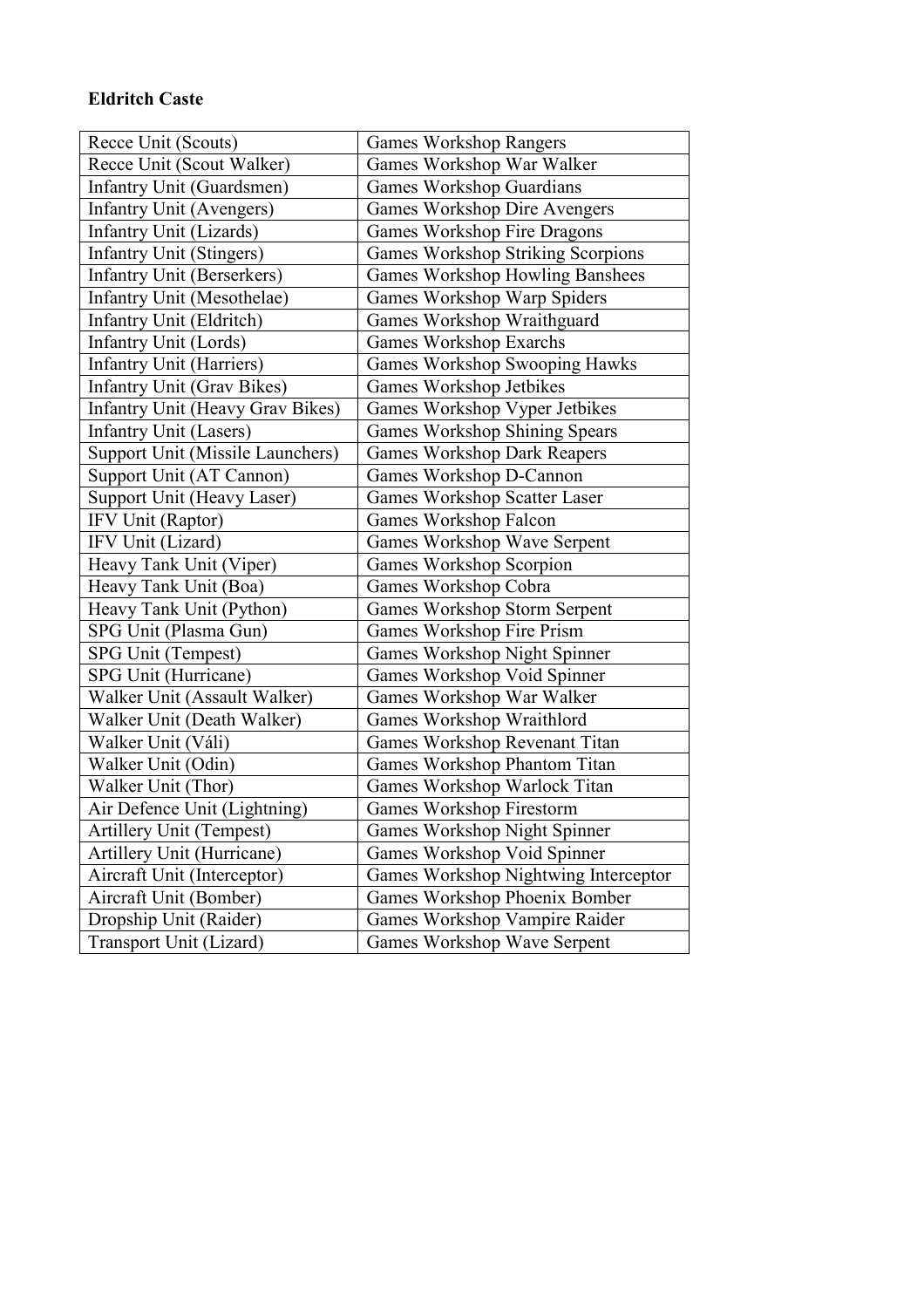#### Hunter-Scavenger Mob

| Recce Unit (Trackers)                               | Games Workshop Kommandos              |
|-----------------------------------------------------|---------------------------------------|
| Recce Unit (Death Bikes)                            | Games Workshop Warbikes               |
| Recce Unit (Doom Buggies)                           | Games Workshop Warbuggies/Wartraks    |
| Infantry Unit (Runts)                               | <b>Games Workshop Grotz</b>           |
| <b>Infantry Unit (Scavengers)</b>                   | Games Workshop Boyz/Madboyz           |
| <b>Infantry Unit (Brutes)</b>                       | Games Workshop Nobz                   |
| Infantry Unit (Hunters)                             | Games Workshop Wildboyz               |
| <b>Infantry Unit (Warriors)</b>                     | Games Workshop Stormboyz              |
| <b>Infantry Unit (Death Bikes)</b>                  | Games Workshop Warbikes               |
| <b>Infantry Unit (Doom Buggies)</b>                 | Games Workshop Warbuggies/Wartraks    |
| <b>Infantry Unit (Scavenger Riders)</b>             | Games Workshop Boarboyz               |
| Support Unit (Death Dealer)                         | Games Workshop Big Gun                |
| <b>Support Unit (Mighty Death Dealer)</b>           | Games Workshop Supa Gun               |
| Support Unit (Death Thrower)                        | Games Workshop Squig Katapult         |
| Support Unit (Attack Gun)                           | Games Workshop Shokk Attack Gun       |
| Support Unit (Doom Dealer)                          | Games Workshop Oddboyz                |
| Tank Unit (Napalm Wagon)                            | Games Workshop Scorcha                |
| Tank Unit (Assault Wagon)                           | Games Workshop Battlewagonz           |
| Tank Unit (Death Wagon)                             | Games Workshop Gunwagonz              |
| Tank Unit (Death Truck)                             | Games Workshop Junkatrukks            |
| <b>Tank Unit (Assault Fortress)</b>                 | <b>Games Workshop Battlefortress</b>  |
| Tank Unit (Death Fortress)                          | <b>Games Workshop Gunfortress</b>     |
| <b>SPAT Unit (Death Crusher)</b>                    | Games Workshop BrainCrusha            |
| Walker Unit (Death Can)                             | Games Workshop Killa Kan              |
| Walker Unit (Death Walker)                          | Games Workshop Dreadnought            |
| Walker Unit (Doom Walker, Assault)                  | Games Workshop Stompa, Assault        |
| Walker Unit (Doom Walker, Support)                  | Games Workshop Stompa, Support        |
| Walker Unit (Big Doom Walker, Assault)              | Games Workshop Supa Stompa, Assault   |
| Walker Unit (Big Doom Walker, Support)              | Games Workshop Supa Stompa, Support   |
| Walker Unit (Heavy Industrial Killer)               | Games Workshop Gargant                |
| Walker Unit (Heavy Industrial Assault Killer)       | Games Workshop Gargant, Assault       |
| Walker Unit (Heavy Industrial Support Killer)       | Games Workshop Gargant, Support       |
| Walker Unit (Super Heavy Industrial Assault Killer) | Games Workshop Great Gargant, Assault |
| Walker Unit (Super Heavy Industrial Support Killer) | Games Workshop Great Gargant, Support |
| Walker Unit (Mega Heavy Industrial Killer)          | Games Workshop Mega Gargant           |
| Walker Unit (Big 'Ard Beast)                        | Games Workshop Squiggoth              |
| Walker Unit (Massive 'Ard Beast)                    | Games Workshop Orkeosaurus            |
| Air Defence Unit (AA Wagon)                         | Games Workshop Flakwagonz             |
| Artillery Unit (Death Thrower)                      | Games Workshop Squig Katapult         |
| Artillery Unit (Death Dealer)                       | Games Workshop Big Gun                |
| Artillery Unit (Doom Dealer)                        | Games Workshop Oddboyz                |
| Artillery Unit (Mighty Death Dealer)                | Games Workshop Supa Gun               |
| Aircraft Unit (Death Fighter)                       | Games Workshop Fighta                 |
| Aircraft Unit (Death Fighter-Bomber)                | Games Workshop Fighta Bommerz         |
| Aircraft Unit (Death Bomber)                        | <b>Games Workshop Bommerz</b>         |
| Gunship Unit (Death Chopper)                        | Games Workshop Deth Kopta             |
| Dropship Unit (Big Feckin' Lander)                  | Games Workshop Landa                  |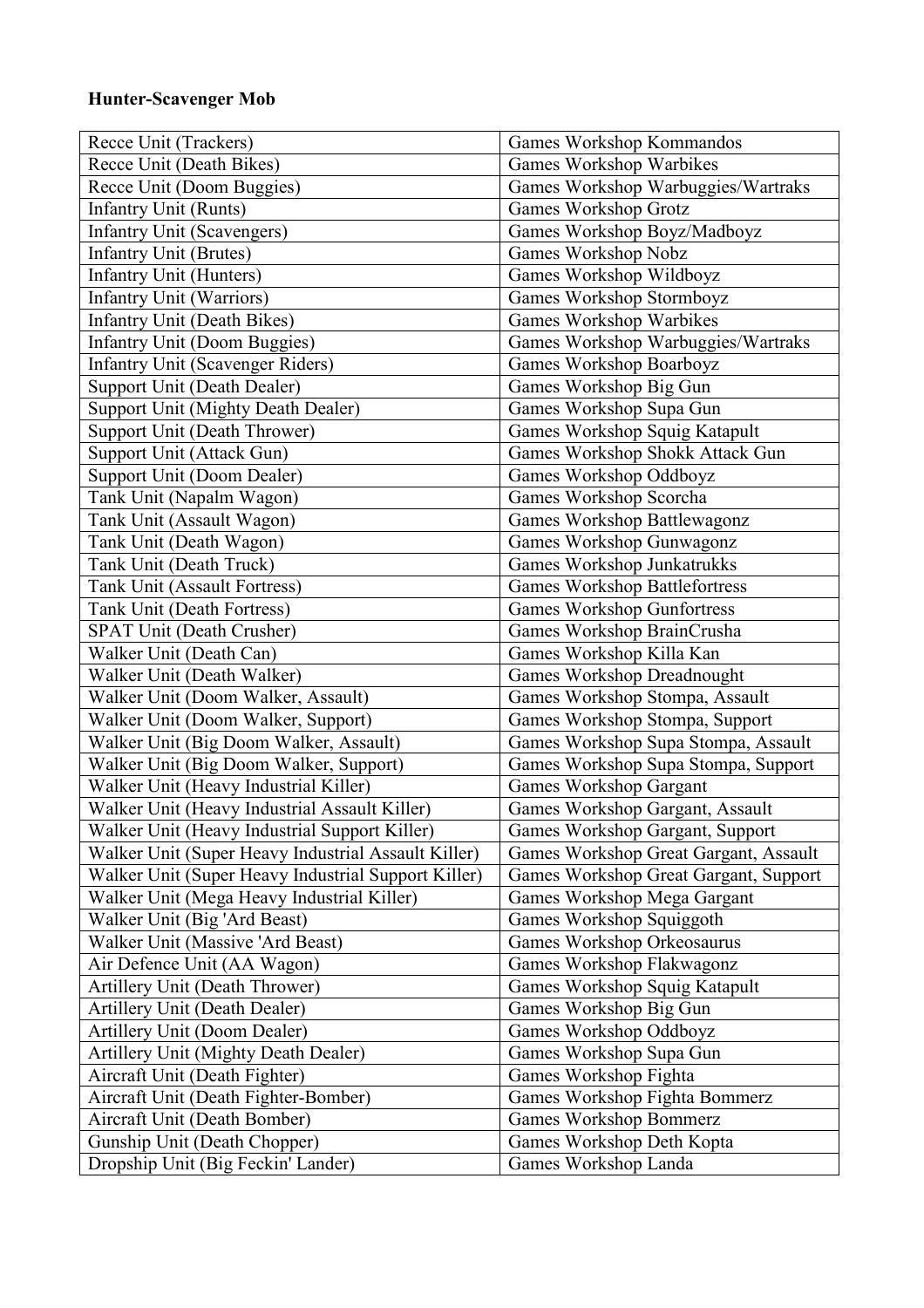#### MacGregor Clan

| Recce Unit (Bikers)                      | Games Workshop Guild Bikers             |
|------------------------------------------|-----------------------------------------|
| Recce Unit (Gyrocopter)                  | Games Workshop Iron Hawk Gyrocopter     |
| <b>Infantry Unit (Warriors)</b>          | <b>Games Workshop Warriors</b>          |
| Infantry Unit (Gunners)                  | <b>Games Workshop Thunderers</b>        |
| <b>Infantry Unit (Berserkers)</b>        | <b>Games Workshop Bezerkers</b>         |
| <b>Infantry Unit (Guardsmen)</b>         | Games Workshop Hearthguard              |
| <b>Infantry Upgrade (Smart Missiles)</b> | <b>Games Workshop Smart Missiles</b>    |
| Support Unit (Robots)                    | <b>Games Workshop Robots</b>            |
| <b>Support Unit (Bikers)</b>             | Games Workshop Guild Bikers             |
| Support Unit (Trikes)                    | <b>Games Workshop Guild Trikes</b>      |
| Support Unit (Gyrocopter)                | Games Workshop Iron Eagle Gyrocopter    |
| Support Unit (Assault Gun)               | Games Workshop Tarantula                |
| Support Unit (Assault Howitzer)          | Games Workshop Thudd Gun                |
| Support Unit (Assault Mortar)            | Games Workshop Mole Mortar              |
| IFV Unit (IFV Mark I)                    | Games Workshop Spartan                  |
| Heavy Tank Unit (Mark I)                 | Games Workshop Leviathan                |
| Heavy Tank Unit (Mark II)                | <b>Games Workshop Colossus</b>          |
| Heavy Tank Unit (Mark III)               | Games Workshop Cyclops                  |
| SPG Unit (Heavy Howitzer)                | Games Workshop Goliath Mega-Cannon      |
| Juggernaut Unit (Engine)                 | Games Workshop Land Train Engine        |
| Juggernaut Unit (Mortar)                 | <b>Games Workshop Mortar Battlecar</b>  |
| Juggernaut Unit (Flamethrower)           | Games Workshop Dragon Battlecar         |
| Juggernaut Unit (Berserker)              | Games Workshop Bezserker Battlecar      |
| Juggernaut Unit (Howitzer)               | Games Workshop Bomb Battlecar           |
| Juggernaut Unit (Air Defence)            | Games Workshop Thunder Battlecar        |
| Air Defence Unit (AA Guns)               | Games Workshop Thunderfire              |
| <b>Artillery Unit (Heavy Howitzer)</b>   | Games Workshop Goliath Mega-Cannon      |
| Gunship Unit (Airship)                   | Games Workshop Overlord Armored Airship |
| Transport Unit (Tunneller Mark I)        | Games Workshop Termite                  |
| Transport Unit (Tunneller Mark II)       | Games Workshop Mole                     |
| Transport Unit (Tunneller Mark III)      | Games Workshop Hellbore                 |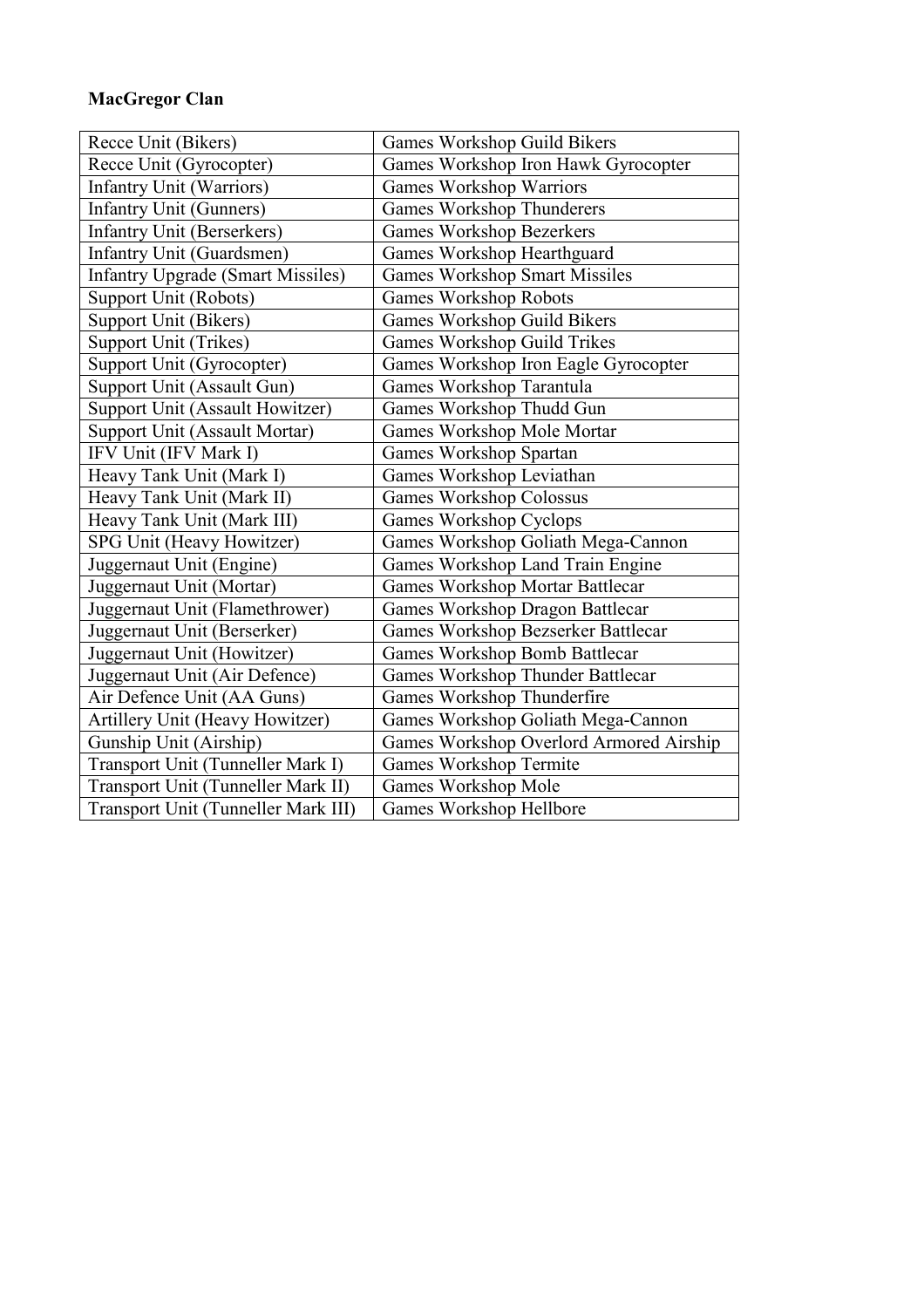#### Marine Corps

| Recce Unit (Marine Scouts)                   | <b>Games Workshop Scouts</b>              |
|----------------------------------------------|-------------------------------------------|
| Recce Unit (M4A2 All-Terrain Bike)           | <b>Games Workshop Bikes</b>               |
| Recce Unit (M6A2 Grav Bike)                  | Games Workshop Land Speeder               |
| <b>Infantry Unit (Regular Marines)</b>       | <b>Games Workshop Tacticals</b>           |
| <b>Infantry Unit (Assault Marines)</b>       | <b>Games Workshop Assault Troops</b>      |
| <b>Infantry Unit (Power Marines)</b>         | <b>Games Workshop Terminators</b>         |
| Infantry Unit (M4 All-Terrain Bike)          | <b>Games Workshop Bikes</b>               |
| Infantry Unit (M6 Grav Bike)                 | Games Workshop Land Speeder               |
| <b>Infantry Upgrade (Devastator)</b>         | <b>Games Workshop Devastator</b>          |
| <b>Support Unit (Support Marines)</b>        | <b>Games Workshop Devastators</b>         |
| Support Unit (M7A1 Assault Walker)           | Games Workshop Dreadnought Assault        |
| Support Unit (M7A2 Fire Support Walker)      | Games Workshop Dreadnought Fire Support   |
| Support Unit (M4A4 All-Terrain Support Bike) | <b>Games Workshop Attack Bikes</b>        |
| Support Unit (M6A2 Grav Bike)                | Games Workshop Land Speeder Tornado       |
| Support Unit (M6A4 Grav Bike)                | Games Workshop Land Speeder Typhoon       |
| Support Unit (Marine Raider, Cannon)         | Games Workshop Marine Raider, Cannon      |
| Support Unit (Marine Raider, Missiles)       | Games Workshop Marine Raider, Missiles    |
| IFV Unit (M50 'Bad Dawg')                    | Games Workshop Rhino                      |
| IFV Unit (M51A)                              | <b>Games Workshop Razorback</b>           |
| IFV Unit (M52B)                              | <b>Games Workshop Razorback</b>           |
| IFV Unit (M1 'Big Mama' Assault Vehicle)     | Games Workshop Land Raider                |
| Tank Unit (M18 Support Tank)                 | <b>Games Workshop Predator Destructor</b> |
| Tank Unit (M19 Tank Destroyer)               | Games Workshop Predator Annihilator       |
| SPG Unit (M1A1 'Bad Ass' Assault Tank)       | Games Workshop Vindicator                 |
| SPG Unit (M1 Missile System)                 | Games Workshop Whirlwind                  |
| Walker Unit (M1A5 'Coyote')                  | Games Workshop Warhound                   |
| Walker Unit (M2A1 'Avenger')                 | Games Workshop Reaver                     |
| Walker Unit (M3 'Death Dealer')              | Games Workshop Warlord                    |
| Walker Unit (M8 'Hellfire')                  | Games Workshop Imperator                  |
| Air Defence Unit (M13 'Night Owl')           | Games Workshop Hunter                     |
| Artillery Unit (M1 Missile System)           | Games Workshop Whirlwind                  |
| Aircraft Unit (F3 Fighter-Bomber)            | Games Workshop Thunderbolt                |
| Aircraft Unit (B5 Light Bomber)              | <b>Games Workshop Marauder Bomber</b>     |
| Gunship Unit (A51B Marine Gunship)           | Games Workshop Thunderhawk Gunship        |
| Dropship Unit (C51D Marine Transport)        | Games Workshop Thunderhawk Transport      |
| Dropship Unit (C54 Air Mobile Lander)        | Games Workshop Landing Craft              |
| Dropship Unit (C55A Air Mobile Pod)          | Games Workshop Drop Pod                   |
| Dropship Unit (C55B Air Mobile Pod)          | Games Workshop Drop Pod                   |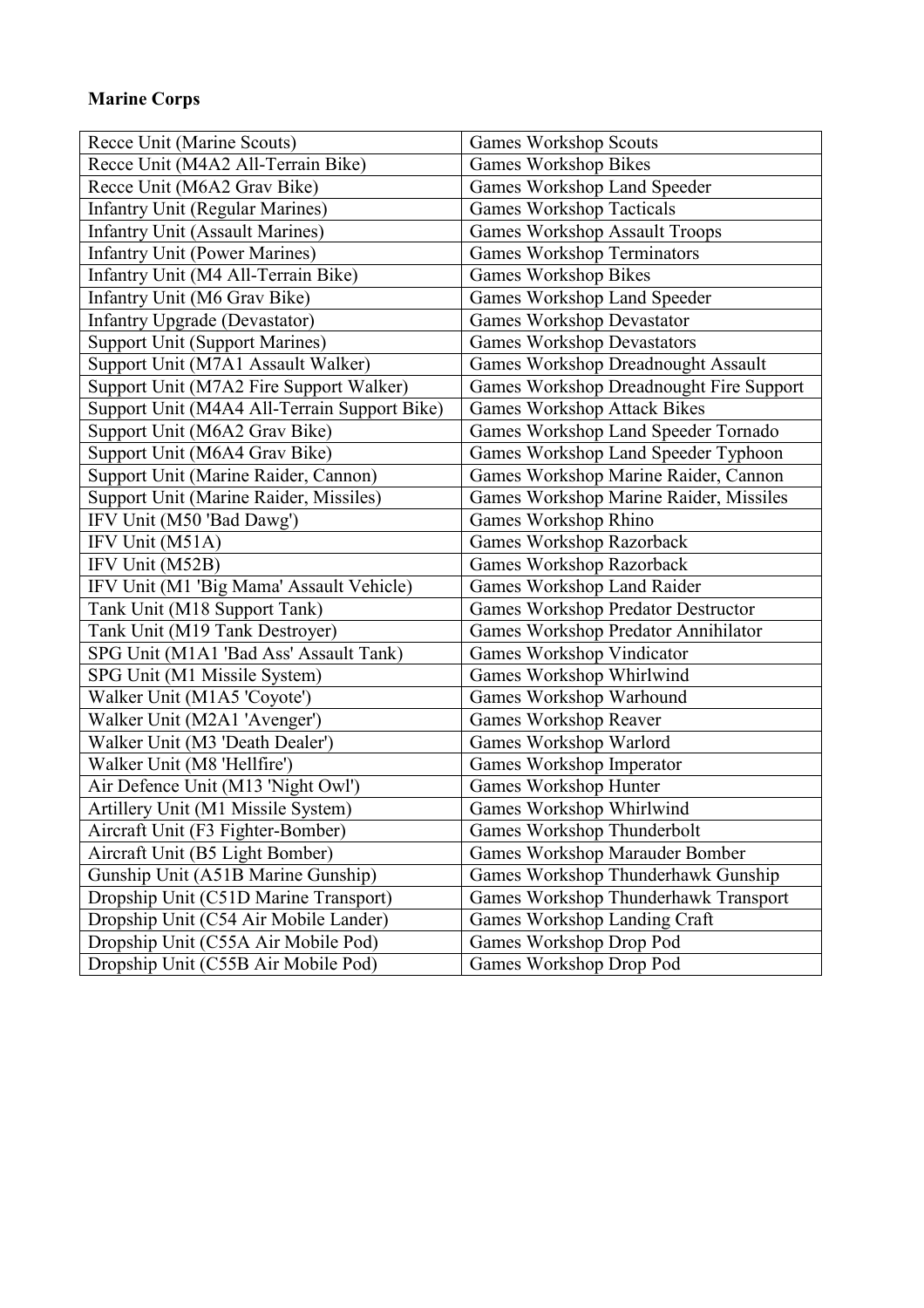#### Red Guard

| Recce Unit (Red Scouts)                     | <b>Games Workshop Scouts</b>           |
|---------------------------------------------|----------------------------------------|
| Recce Unit (Red Guard Hussars)              | Games Workshop Rough Riders            |
| Recce Unit (T-330A Walker)                  | <b>Games Workshop Sentinel</b>         |
| Recce Unit (T-220S Scout Vehicle)           | Games Workshop Salamander              |
| <b>Infantry Unit (Red Guard Conscripts)</b> | <b>Games Workshop Conscripts</b>       |
| <b>Infantry Unit (Red Guard Assault)</b>    | <b>Games Workshop Storm Troops</b>     |
| Infantry Unit (Red Guard Elite)             | Games Workshop Ogryns                  |
| Sniper Team (Sniper)                        | Games Workshop Sniper                  |
| Support Unit (Droids)                       | Games Workshop Imperial Guard Robots   |
| Support Unit (Z-770 Cannon)                 | Games Workshop Auto-Cannon             |
| Support Unit (Z-770T Cannon)                | Games Workshop Auto-Cannon, Trojan     |
| Support Unit (Z-910 Infantry Gun)           | Games Workshop Thudd Gun               |
| Support Unit (Z-154 AT Gun)                 | Games Workshop Rapier                  |
| Support Unit (T-835G 'Red Menace')          | Games Workshop Gotterdammerung         |
| Support Unit (T-332E 'Red Lance')           | Games Workshop Earthshaker             |
| Support Unit (T-431M2 'Red Lightning')      | Games Workshop Manticore Platform      |
| Tank Unit (T-990C)                          | Games Workshop Leman Russ Conqueror    |
| Tank Unit (T-990 MBT)                       | Games Workshop Leman Russ              |
| Tank Unit (T-990V)                          | Games Workshop Leman Russ Vanquisher   |
| Tank Unit (T-990E)                          | Games Workshop Leman Russ Executioner  |
| Tank Unit (T-990D)                          | Games Workshop Leman Russ Demolisher   |
| Tank Unit (T-792S)                          | Games Workshop Siegfried               |
| Heavy Tank Unit (T-557R)                    | Games Workshop Ragnarok                |
| Heavy Tank Unit (T-740E 'Red Assault')      | Games Workshop Stormsword              |
| Heavy Tank Unit (T-740U 'Red Storm')        | Games Workshop Stormblade              |
| Heavy Tank Unit (T-704B 'Red Blade')        | Games Workshop Baneblade               |
| Heavy Tank Unit (T-740S 'Red Sword')        | Games Workshop Shadowsword             |
| SPAT Unit (T-890 'Red Destroyer')           | <b>Games Workshop Destroyer</b>        |
| SPG Unit (T-884 'Red Hell')                 | Games Workshop Hellhound               |
| SPG Unit (T-429G 'Red Steel')               | Games Workshop Griffon                 |
| SPG Unit (T-221T 'Red Thunder')             | Games Workshop Thunderer               |
| SPG Unit (T-414B 'Red Thunder')             | Games Workshop Basilisk/Medusa         |
| SPG Unit (T-392B 'Red Death')               | <b>Games Workshop Bombard</b>          |
| SPG Unit (T-431M 'Red Lightning')           | <b>Games Workshop Manticore</b>        |
| SPG Unit (T-365D 'Red Strike')              | <b>Games Workshop Deathstrike</b>      |
| Walker Unit (T-330 Walker)                  | <b>Games Workshop Sentinel</b>         |
| Walker Unit (T-1H 'Red Hound')              | Games Workshop Warhound                |
| Walker Unit (T-1R 'Red Apocalypse')         | Games Workshop Reaver                  |
| Walker Unit (T-1W 'Red Destruction')        | Games Workshop Warlord                 |
| Walker Unit (T-1 'Red Vengeance')           | Games Workshop Imperator               |
| Air Defence Unit (Z-544B)                   | Games Workshop Blitzen                 |
| Air Defence Unit (Z-920B Light AA)          | Games Workshop Hydra Platform          |
| Air Defence Unit (Z-920H Light AA)          | Games Workshop Hydra                   |
| Air Defence Unit (Z-136 Medium AAG)         | Games Workshop Sabre Platform          |
| Air Defence Unit (Z-285 Heavy AA)           | Games Workshop Heavy AA Platform       |
| Artillery Unit (T-414B 'Red Thunder')       | Games Workshop Basilisk/Medusa         |
| Artillery Unit (T-392B 'Red Death')         | Games Workshop Bombard/Gotterdammerung |
| Artillery Unit (T-332E 'Red Lance')         | Games Workshop Earthshaker             |